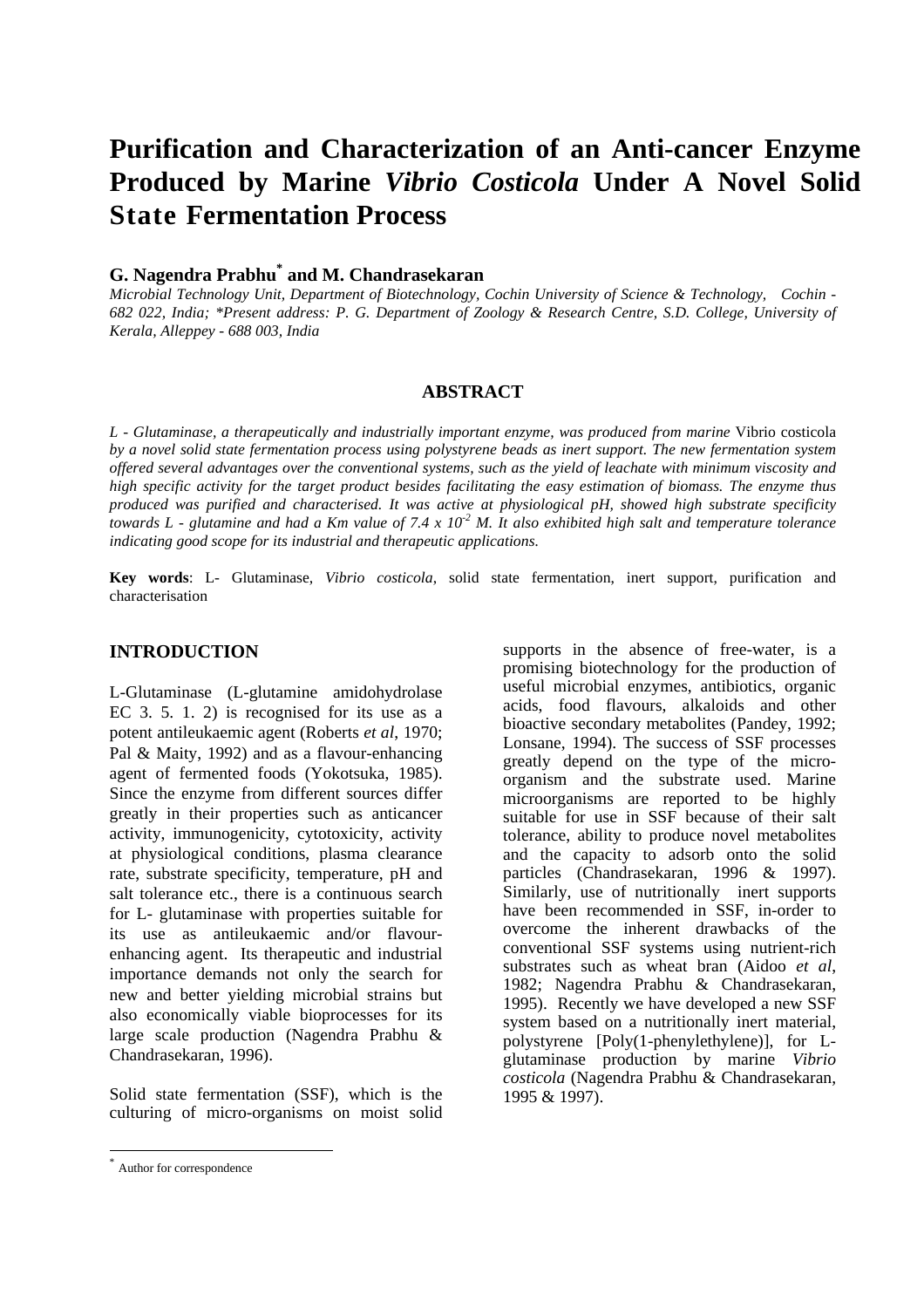This paper deals with the purification and characterisation of L-glutaminase produced by marine *Vibrio costicola* under SSF using polystyrene beads as inert support.

## **MATERIALS AND METHODS**

**Micro-organism and solid state fermentation:** *Vibrio costicola* ACMR 267 isolated from the marine environment of Cochin, Kerala, India, and maintained on ZoBell's marine agar slants, was used (Renu & Chandrasekaran, 1992). Enzyme production under SSF using polystyrene beads was carried out according to a new protocol developed by the authors. 5 gm of polystyrene beads, taken in 250 ml Erlenmeyer flasks were moistened with 5 ml of aged sea water media containing Lglutamine ( $2\%$  w/w), maltose ( $1\%$  w/w) and  $KH_{2}$  PO<sub>4</sub> (1% w/w). After sterilisation, the flasks were inoculated with 2 ml of inoculum (0.750 mg dry wt /10 gm substrate) and incubated at  $35^{\circ}$ C for 24 h under 75-80% relative humidity. L-Glutaminase was extracted using phosphate buffer (0.1M, pH 7.0, 1:5 w/v per flask). After extracting twice, the extracts were pooled, centrifuged at 10000 rpm for 30 min at  $4^{\circ}$ C and the supernatant was used as the crude enzyme (Nagendra Prabhu & Chandrasekaran, 1995, 1997).

**Enzyme purification:** L-Glutaminase was purified by ammonium sulphate fractionation followed by dialysis and gel-filtration chromatography. Ammonium sulphate fractionation was carried out at  $4^{\circ}$ C in an ice bath. The precipitated protein was collected by centrifugation at 10000 rpm at  $4^{\circ}$ C and dissolved in a minimum volume of phosphate buffer (0.01M, pH 8.0). Fractions obtained in the range of 50 - 80% saturation of ammonium sulphate were pooled and dialysed against the same buffer for 24 h at  $4^{\circ}$ C with continuous stirring and occasional changes of the buffer. The dialysate was concentrated by lyophilization and applied on top of a gelfiltration column (1.5 x 50-cm) containing Sephadex G 100. Elution was carried out in a cold room using phosphate buffer (0.1M, pH 8.0) containing 0.1M NaCl and 0.001M EDTA. Fractions of 2.5 ml were collected at a flow rate of 50 ml/h. Each fraction was analysed for protein and glutaminase. Active fractions were pooled and concentrated by lyophilization (Nagendra Prabhu, 1997). Purity was confirmed by polyacrylamide gel electrophoresis under denaturing and non-denaturing conditions (Hames, 1990)

**Analytical techniques:** Protein was estimated by Lowry's method (Lowry *et al*, 1951) or by measuring absorbance at 280 nm. L-Glutaminase was assayed according to Imada *et al* (1971). One international unit of glutaminase was defined as the amount of enzyme that liberates 1 µmol of ammonia under optimal assay conditions. Enzyme yield was expressed as Units/gm dry substrate (U/gds). Viscosity of the leachate (extractant) was measured using Ostwald viscometer and expressed as Newtons/ $m^2$  (  $Ns/m^2$ ).

**Enzyme characteristics:** The purified glutaminase was characterised for its various properties. The characters analysed included effect of  $pH$   $(4 - 10)$  and temperature  $(30 80^{\circ}$ C) on enzyme activity and stability, effect of NaCl (0 - 20%) on enzyme activity, effect of substrate concentration (L - glutamine; 0.01 - 1.0 M) on enzyme activity, effect of Lglutamine (0.01M) and NaCl (10%) on temperature stability of glutaminase and the substrate specificity the enzyme (Nagendra Prabhu, 1997).

## **RESULTS AND DISCUSSION**

**Enzyme production:** *Vibrio costicola* produced extra-cellular L-glutaminase under SSF using polystyrene as inert support. The nutritionally inert polystyrene beads provided surface for the attachment of bacteria during fermentation. Under optimised conditions, a maximum glutaminase yield of 232 U/gds was obtained, which was the second highest enzyme yield reported for L-glutaminase (Nagendra Prabhu & Chandra-sekaran, 1997). The new SSF system offered several advantages over the conventional systems using nutrient-rich substrates such as wheat bran. The leachate obtained from the polystyrene SSF system was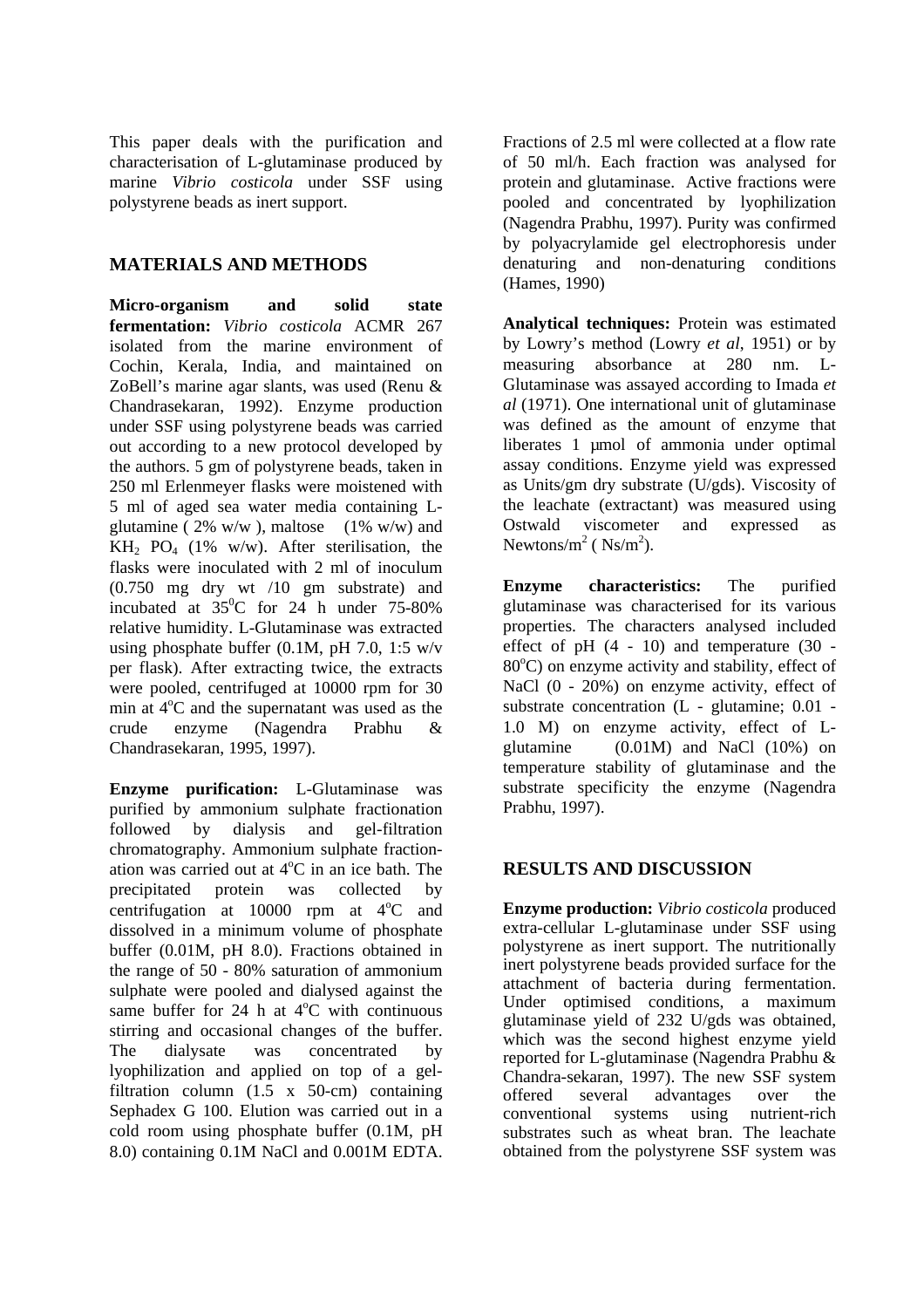less viscous  $(0.966 \text{Ns/m}^2)$ , showed high specific activity for glutaminase (4.2 U/mg protein) and was free of undesired proteins. Whereas the leachate from wheat bran was highly viscous  $(2.072 \text{ Ns/m}^2)$  and contained amylase and cellulase in addition to glutaminase. (Nagendra Prabhu & Chandrasekaran, 1995, 1997). These features are highly beneficial for the enzyme industry since this may eliminate the problems associated with the viscous nature of the leachate from natural substrates (Ramesh & Lonsane, 1989). Furthermore, 92-96% of the leachate could be recovered from the polystyrene system compared to the wheat bran system from which only 82-85% recovery is normally possible. The other major advantage of the new SSF system is the ability to measure biomass easily and accurately, which is difficult with conventional SSF systems (Nagendra Prabhu & Chandrasekaran, 1995, 1996, 1997). These factors may have good application in the scaling-up studies and the development of an ideal SSF system using both nutrient-rich and inert substrates.

**Enzyme purification:** L-Glutaminase was purified to homogeneity after successive steps of purification. The crude extract contained 428 mg of protein and showed a total glutaminase activity of 5846 units with a specific activity of 13.66 U/mg protein. After purification, the specific activity increased to 596.67 U/mg protein with a yield of 30.62%. The details of purification steps are given in Table-1. Electrophoretic studies showed a subunit molecular weight of 36,000 daltons and that of native protein was found to be 144,000 daltons (Nagendra Prabhu, 1997). Bacterial amidohydrolases are reported to be homotetramers of identical subunits and the individual subunits are not catalytically active. The molecular weight was reported to range from 120,000 to 147,000 daltons (Ammon *et al*, 1988).

**Table 1:** Purification of L-Glutaminase

|                | Purif. Protein Activity Sp. act. Yield |     |                         |      | Fold   |
|----------------|----------------------------------------|-----|-------------------------|------|--------|
| Step           | (mg/ml)                                | (U) | U/mg                    | (% ) | purif. |
| $C$ rude $428$ |                                        |     | 5846 13.66 100          |      | 1.00   |
| Extract        |                                        |     |                         |      |        |
| Am. Sul. 127   |                                        |     | 3572 28.13 61.10        |      | 2.06   |
| Fraction       |                                        |     |                         |      |        |
| Gel-           | 3                                      |     | 1790 596.67 30.62 43.68 |      |        |
| Filtration     |                                        |     |                         |      |        |

**Enzyme characteristics:** The enzyme was active over a range of pH 6-9 with optimum at pH 8.0 (Fig.1). The activity considerably decreased at both low pH (5.0) and high pH (10.0). The pH stability of the enzyme also showed a similar trend, the enzyme being most stable at pH 8.0.

Results presented in Fig. 2 suggested that glutaminase from *V. costicola* preferred 40°C as its optimum temperature. However, it retained 85% of the activity over a temperature range of 25-45 $^{\circ}$ C and was stable up to 45 $^{\circ}$ C.

**Figure 1:** Effect of pH on activity and stability



Figure 2: Effect of temperature on activity and stability.

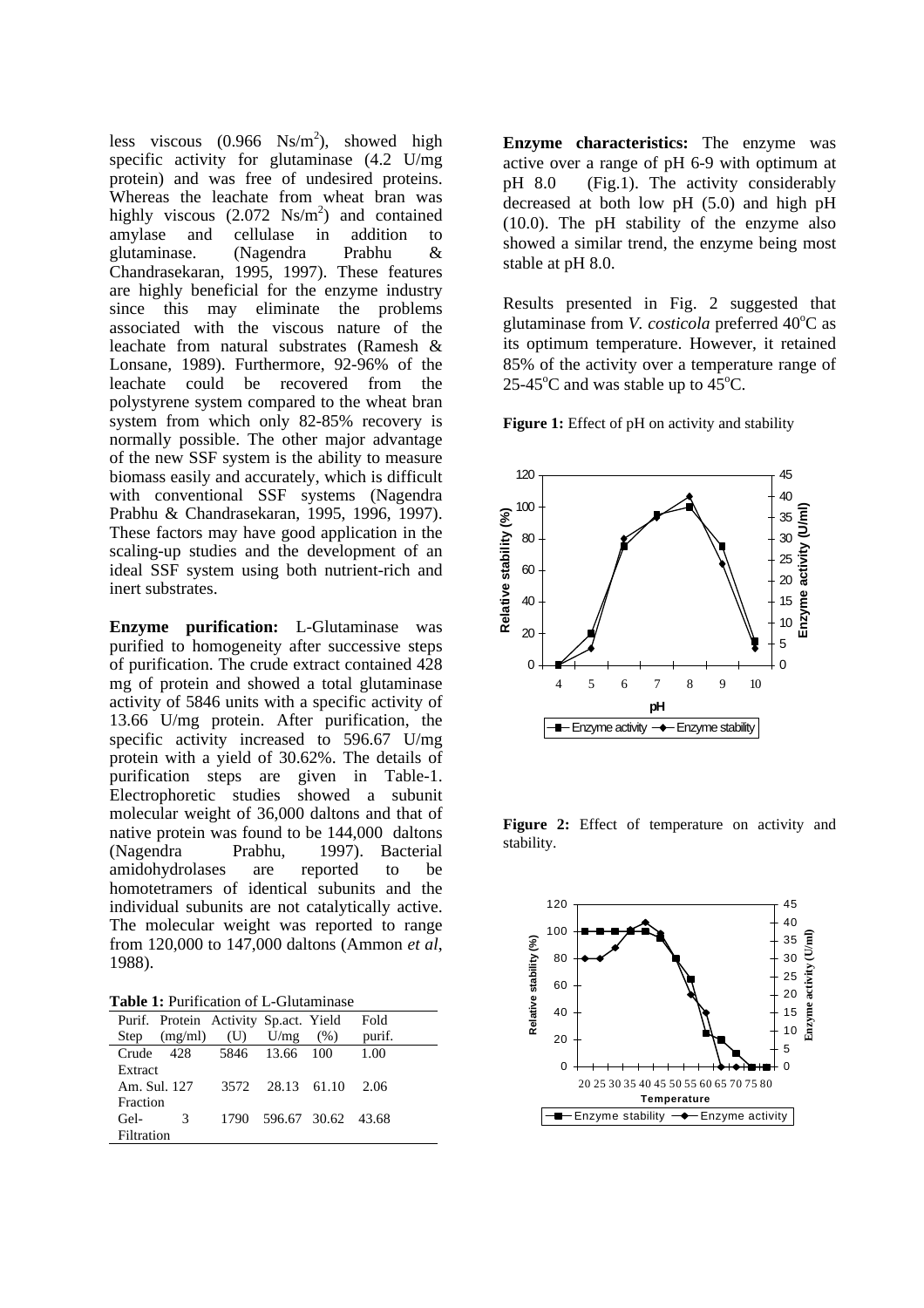In presence of substrate (L- glutamine) or NaCl, the thermostability of the enzyme increased upto  $55^{\circ}$ C. About 76-82% of activity was retained at  $60^{\circ}$ C in presence of 0.01 M Lglutamine or 10% NaCl (Fig.3). Data presented in Fig.4 indicate the salt tolerant nature of glutaminase from marine *V. costicola*. It retained 90% of activity at 10% NaCl concentration and 75% activity upto 15% NaCl, compared to the glutaminase - I from marine *Micrococcus* sp. which recorded 100%

**Figure 3:** Effect of L-Glutamine and NaCl on temperature stability.



**Figure 4:** Effect of NaCl on glutaminase activity.





activity at 10-16% NaCl (Moriguchi *et al*, 1994). Whereas glutaminase from non-marine microbes were found to be inactivated at high salt concentrations, limiting their industrial potential. A substrate concentration of 0.04 M was found to be optimum and the Km value was calculated to be  $7.4 \times 10^{-2}$  (data not shown). Further the enzyme showed high specificity for L-glutamine, very low specificity towards L asparagine and no activity with aspartic acid and glutamic acid (Fig.5). This feature increases its potential for use as an anticancer agent.

## **CONCLUSIONS**

The L-glutaminase produced by the organism has several beneficial properties needed for a therapeutic and industrial enzyme. It is active and stable over a wide range of pH and temperature and in highly salt-tolerant. The substrate specificity towards L-glutamine is also very high which means that it could be used in low amounts to achieve the desired effect. Preliminary studies indicated that the purified glutaminase was a potential therapeutic agent in the treatment of cancer (unpublished data). Based on the results obtained in the present study, we conclude that the marine *Vibrio costicola* has immense potential for large scale production of L-glutaminase having several beneficial properties for its use as an anticancer agent and in the food industry.

**Acknowledgement**: GNP is grateful to the Council of Scientific & Industrial Research, Government of India for a Research Fellowship.